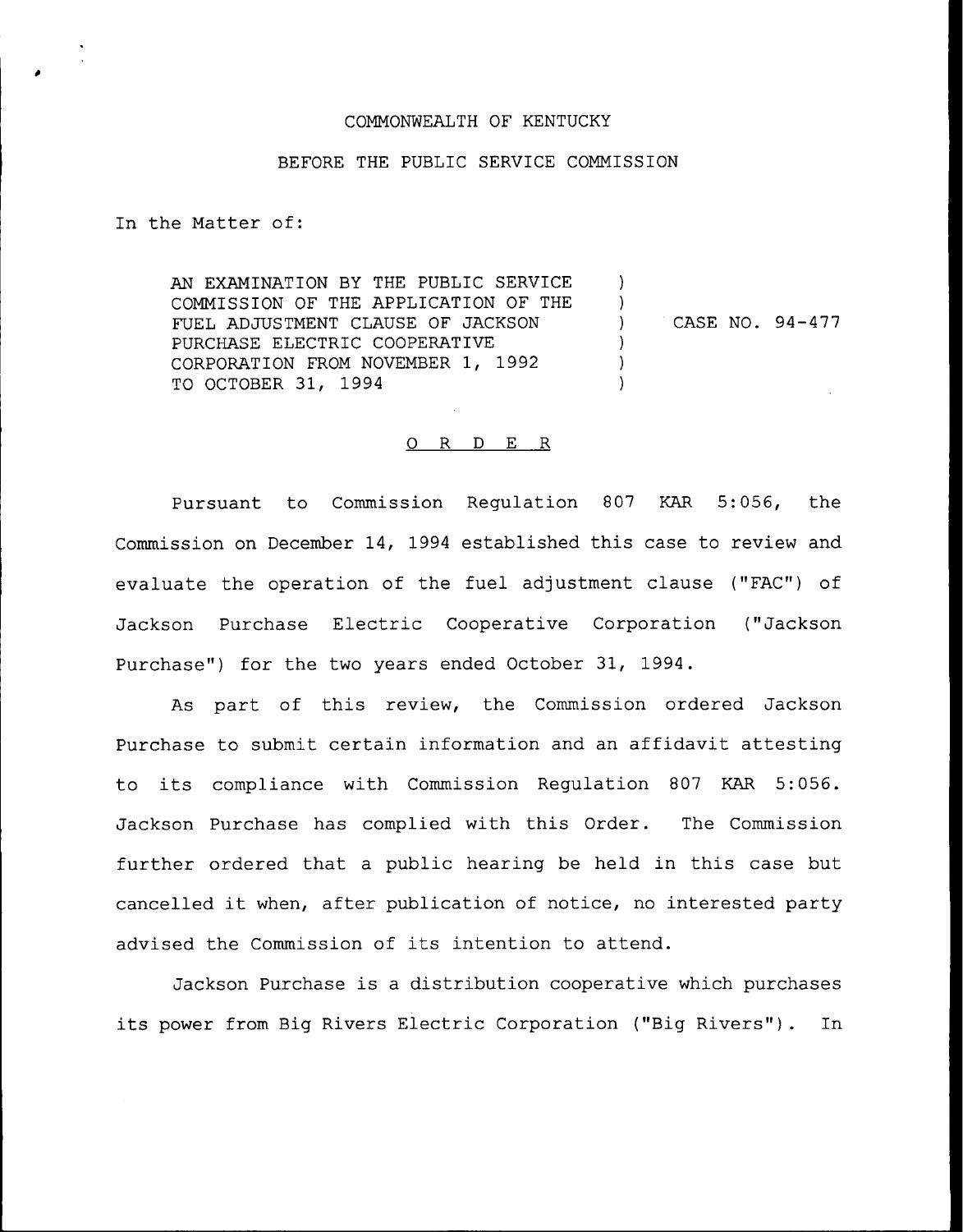Case No.  $94-458$ ,<sup>1</sup> the Commission found that Big Rivers incurred unreasonable fuel costs and ordered Big Rivers to return \$993,129, with interest, to its members via <sup>a</sup> monthly credit to its fuel cost over a three-month period. These credits will, in turn, be passed through to Jackson Purchase's customers through the normal operation of its FAC.

The Commission, having considered the evidence of record and being otherwise sufficiently advised, finds that:

1. Jackson Purchase has complied in all material respects with the provisions of Commission Regulation 807 KAR 5:056 during the period under review.

2. Big Rivers has been authorized to transfer (roll-in) a 0.28 mills per Kwh decrease in its base fuel cost to its base rates.'.

Jackson Purchase should be authorized to transfer (roll- $3.$ in) <sup>a</sup> 0.30 mills per Kwh decrease in its base fuel costs to its base rates to reflect, as adjusted for line loss, the transfer of a 0.28 mills per Kwh decrease in Big Rivers' base rates. This

 $\overline{c}$ ld.

 $-2-$ 

 $\mathbf{1}$ Case No. 94-458, An Examination by the Public Service Commission of the Application of the Fuel Adjustment Clause of Big Rivers Electric Corporation from November 1, 1992 to October 31, 1994, Order dated March 5, 1996.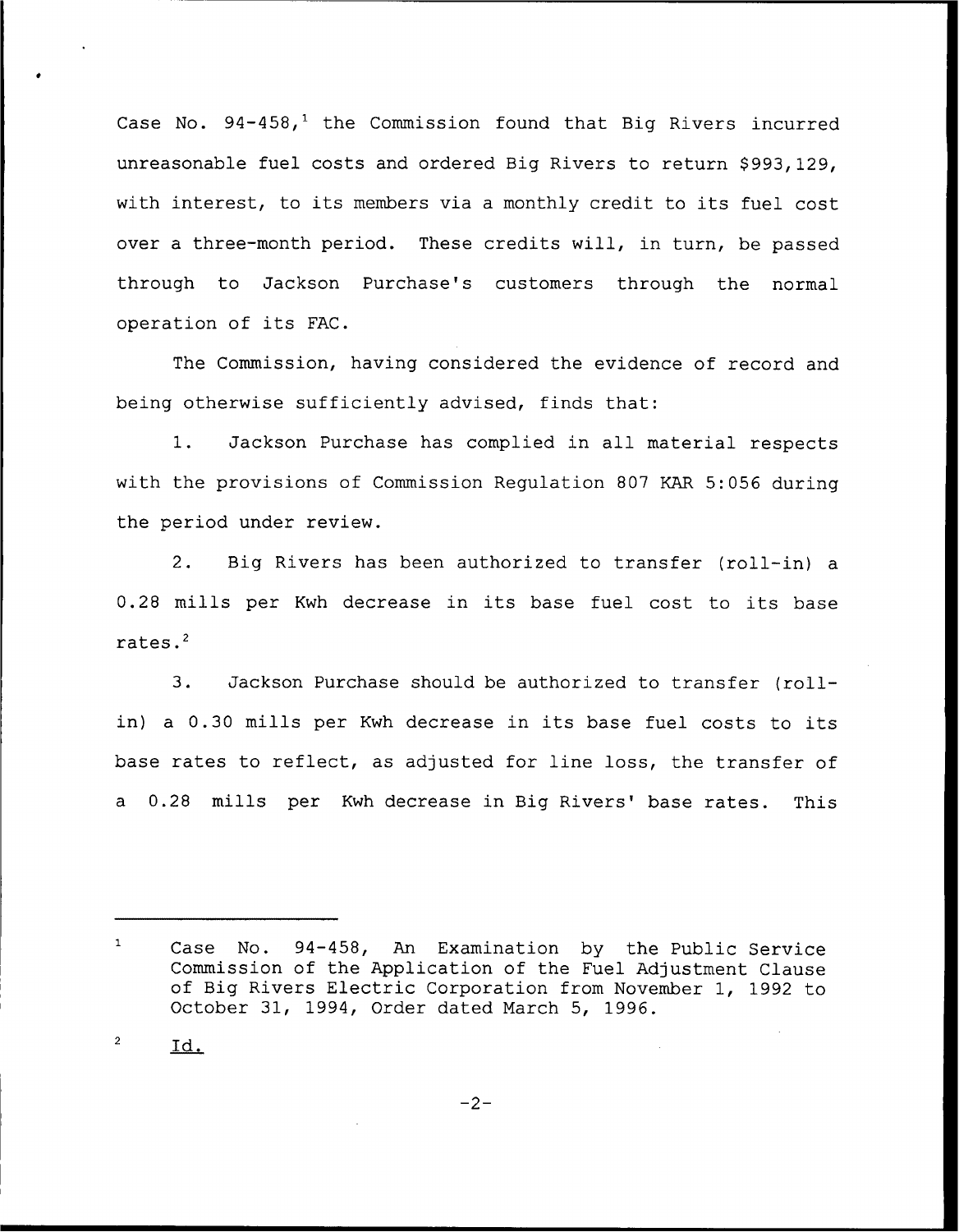transfer can best be accomplished by a negative energy adder to each Kwh sold.

4. The rates and charges in Appendix A, attached hereto and incorporated herein, are fair, just, and reasonable, and reflect the transfer of fuel costs from the FAC to the base rate.

IT IS THEREFORE ORDERED that:

1. Jackson Purchase be and it hereby is authorized to transfer to base rates those fuel costs (as adjusted for line-loss) rolled-in by Big Rivers from its FAC to its base rates.

2. The rates in Appendix <sup>A</sup> are approved for service rendered by Jackson Purchase on and after April 1, 1996.

3. Within 30 days of the date of this Order, Jackson Purchase shall file with the Commission revised tariff sheets setting out the rates approved herein.

Done at Frankfort, Kentucky, this 22nd day of March, 1996.

PUBLIC SERVICE COMMISSION

Wai/rman

Commissione

ATTEST:

Executive Director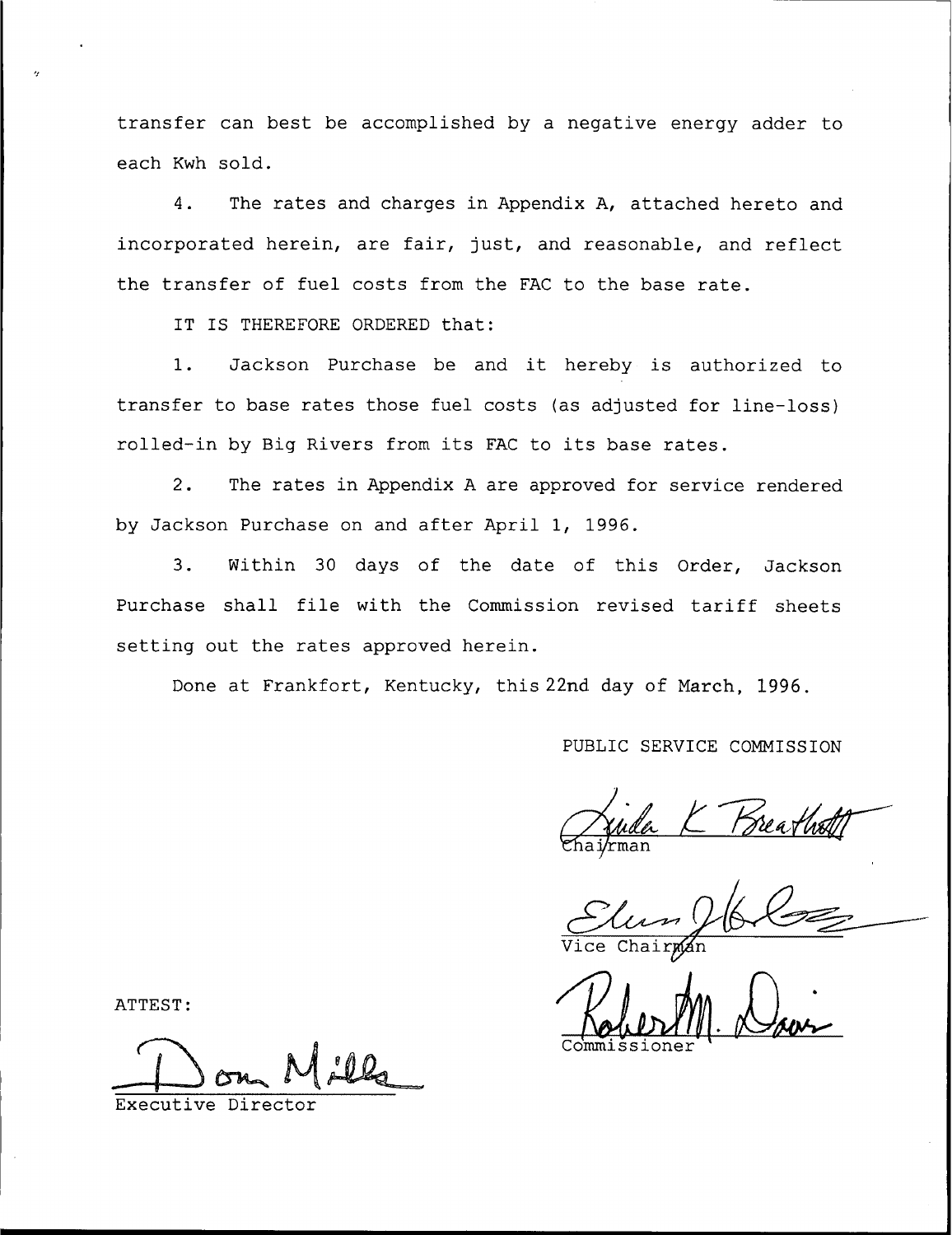#### APPENDIX A

# APPENDIX TO AN ORDER OF THE KENTUCKY PUBLIC SERVICE COMMISSION IN CASE NO. 94-477 DATED MARCH 22, 1996

The following rates and charges are prescribed for the customers in the area served by Jackson Purchase Electric Cooperative Corporation. All other rates and charges not specifically mentioned herein shall remain the same as those in effect under authority of this Commission prior to the effective date of this Order.

#### SCHEDULE R RESIDENTIAL

#### Monthlv Rate:

| Energy Charge  |  |  |  |  |  |                   |          |  |  |
|----------------|--|--|--|--|--|-------------------|----------|--|--|
| First 400 KWH  |  |  |  |  |  | Per KWH per month | \$.08146 |  |  |
| Next 600 KWH   |  |  |  |  |  | Per KWH per month | .05878   |  |  |
| Over 1,000 KWH |  |  |  |  |  | Per KWH per month | .05426   |  |  |

#### SCHEDULE C SMALL COMMERCIAL

#### Monthlv Rate:

| Energy Charge  |  |  |  |  |                   |          |  |  |  |
|----------------|--|--|--|--|-------------------|----------|--|--|--|
| First 500 KWH  |  |  |  |  | Per KWH per month | \$.08163 |  |  |  |
| Next 500 KWH   |  |  |  |  | Per KWH per month | .07185   |  |  |  |
| Next 5,000 KWH |  |  |  |  | Per KWH per month | .06583   |  |  |  |
| Over 6,000 KWH |  |  |  |  | Per KWH per month | .05443   |  |  |  |

### SCHEDULE <sup>D</sup> — COMMERCIAL AND INDUSTRIAL SERVICE AND THREE-PHASE SERVICE

## Monthlv Rate:

| <u>Energy Charge</u> |               |  |  |                   |          |
|----------------------|---------------|--|--|-------------------|----------|
|                      | First 200 KWH |  |  | Per KWH per month | \$.03997 |
| Over                 | 200 KWH       |  |  | Per KWH per month | .03696   |